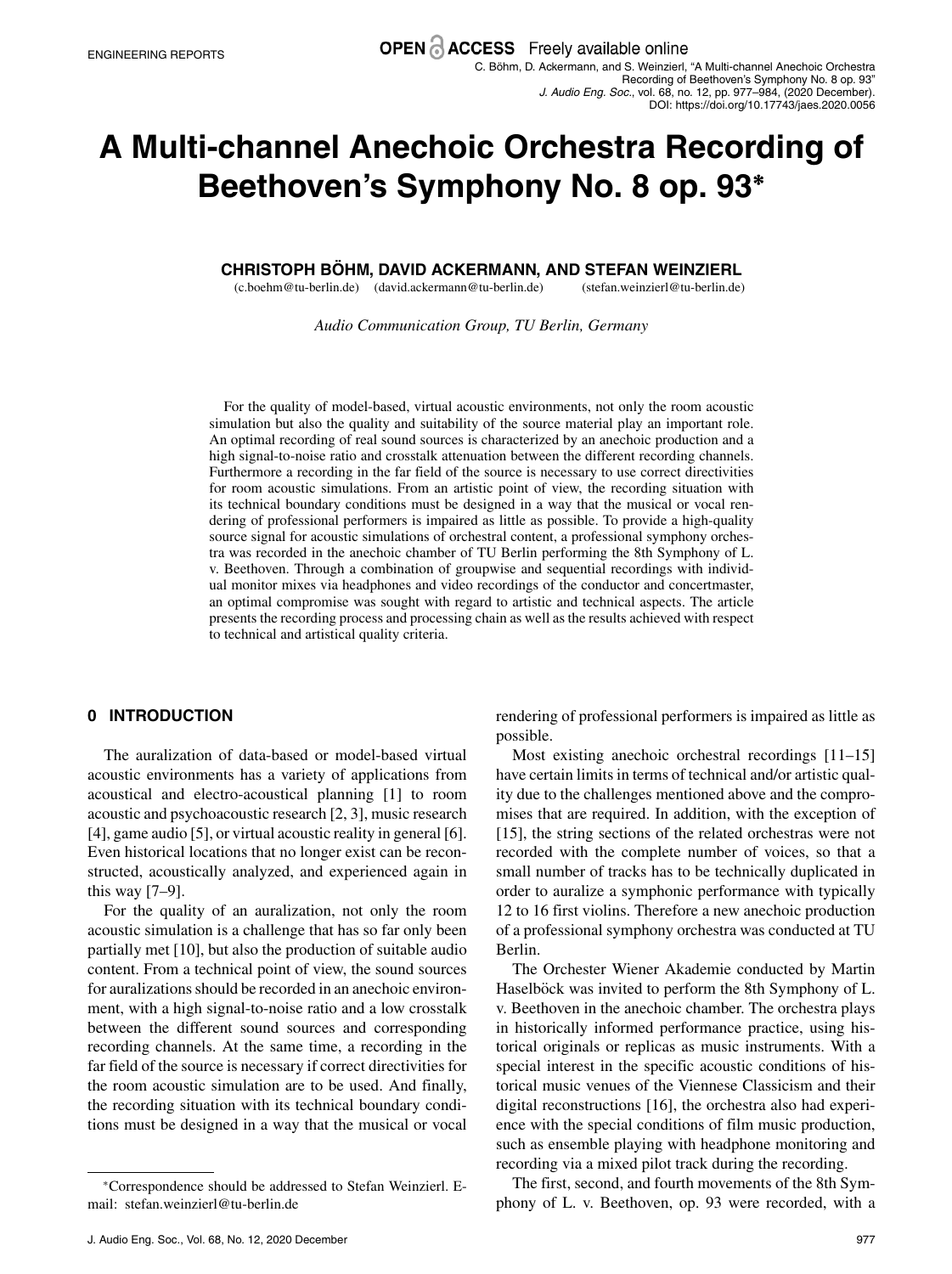Table 1. Recorded instruments, number of musicians, and final number of recorded voices per instrument.

| Instrument  | <b>Musicians</b> | <b>Voices</b>  | Group          |  |  |
|-------------|------------------|----------------|----------------|--|--|
| 1. Violin   | 2                | 14             | <b>Strings</b> |  |  |
| 2. Violin   | $\overline{2}$   | 11             |                |  |  |
| Viola       | $\overline{2}$   | 11             |                |  |  |
| Violoncello | 1                | 6              |                |  |  |
| Double Bass | 1                | 6              |                |  |  |
| Flute       | 2                | 2              | Woodwinds      |  |  |
| Oboe        | $\overline{c}$   | $\overline{2}$ |                |  |  |
| Clarinet    | $\overline{c}$   | $\overline{2}$ |                |  |  |
| Bassoon     | $\overline{c}$   | $\overline{2}$ |                |  |  |
| Horn        | 2                | 2              | <b>Brass</b>   |  |  |
| Trumpet     | 2                | $\overline{c}$ |                |  |  |
| Timpani     | 1                | 1              | Percussion     |  |  |
| Σ           | 21               | 61             |                |  |  |

total playing time of 20 minutes. The number of recorded tracks corresponds to a medium-sized orchestral instrumentation (Table 1). Crosstalk could be reduced to a minimum by a groupwise, semi-sequential recording of the instruments. In order to enable exact timing for the musicians, a video recording of the conductor and the concertmaster was played on individual screens in the recording room in addition to an individual monitor mix via headphones. To achieve a music production with industry standard production quality, a professional recording supervisor conducted the recording and post-production of the audio material. An excerpt of the audio content with all necessary metadata for its use in high-quality auralizations is available under the license CC BY 4.0 [17].

## **1 PRODUCTION**

The orchestra was recorded in the anechoic chamber of the TU Berlin. With a room volume of  $1.070 \,\mathrm{m}^3$ , a lower cut-off frequency of 63 Hz, and a walk-in area on a wire net of  $112 \text{ m}^2$ , it offers sufficient space for polyphonic music recordings.

#### **1.1 RECORDING ENVIRONMENT**

The musicians were placed standing or sitting on the net. In order to achieve optimum separation between the instruments, shielding screens were suspended from a specially installed truss rig due to the limited mechanical strength of the walk-in wire net. Solid wooden walls covered with 20 cm thick foam material were used as absorbing partitions. In order to prevent multiple reflections, these were hung at a slight angle to each other. This made it possible to create half-open recording booths for eight musicians playing simultaneously (Figs. 1 and 2).

#### **1.2 RECORDING SETUP**

The microphones were arranged in such a way that on the one hand a high crosstalk attenuation toward other instruments was achieved, and on the other hand a position favorable for the tonal quality of the instrument was realized, meeting the demands of the professional sound engineers responsible.

To achieve an optimal channel separation, the cellos and basses were recorded with cardioid microphones, while for all other instruments, microphones with a figure-of-eight characteristic were used. Only for the timpani a pressure transducer was used because it was recorded alone in the room. For the signal path with lowest separation (cf. Tab. 2), a crosstalk attenuation of about 10 dB at 100 Hz increasing to 30 dB at 1 kHz was achieved between the microphone directly at the source and the next nearest microphone (Fig. 3), with a broadband crosstalk attenuation of at least −26.7 dB if the frequency weighting of a simulated program signal according to IEC 60268-1 [18] is applied.

This value was shown to be sufficient to avoid both audible coloration [19] and a localization shift compared to the primary source and thus seems high enough for auralization of an instrumental group recorded in parallel. The results of a crosstalk attenuation analysis for all source and all recording positions of the recording setup of the string group are shown in Table 2.

The frequency responses and transmission factors of all microphones were determined, as well as the gain of the microphone preamps during recording. All figure-of-eight and omnidirectional microphones were directed from above toward the main sound radiating area of each instrument. When the microphones were aligned, care was also taken to ensure that the sound reflection of the monitors had minimal impact on the recording channel with the help of the chosen directional characteristic of the microphones. The cardioid microphones for cello and double bass, for example, were placed in front of the instrument between the musician and monitor, so that the direction of the greatest cancellation was directed toward the monitor.

The microphone types used and the exact microphone positions in spherical coordinates (azimuth and elevation relative to the head of the musician) are given in Table 3 and are included in the data set. For acoustic decoupling from the wire net, the microphones were suspended on cords from the truss construction, thus avoiding the transmission of structure-borne noise.

During the entire recording attention was paid to an optimal level control, using high-quality preamplifiers and A/D converters (PreSonus DigiMax DP88, RME UFX) with a 48 kHz sampling rate and 32 bit word width in floatingpoint format. The final level ratios between the individual tracks are taken into account in the files without affecting the SNR. Due to the recording in the described format, a level close to 0 dB full scale is not necessary.

#### **1.3 MONITORING**

Due to the spatial separation of the simultaneously playing instrumentalists from each other and the groupwise recording, special attention had to be paid to a musically accurate timing and good intonation as well as a low latency recording environment for the musicians. For this purpose,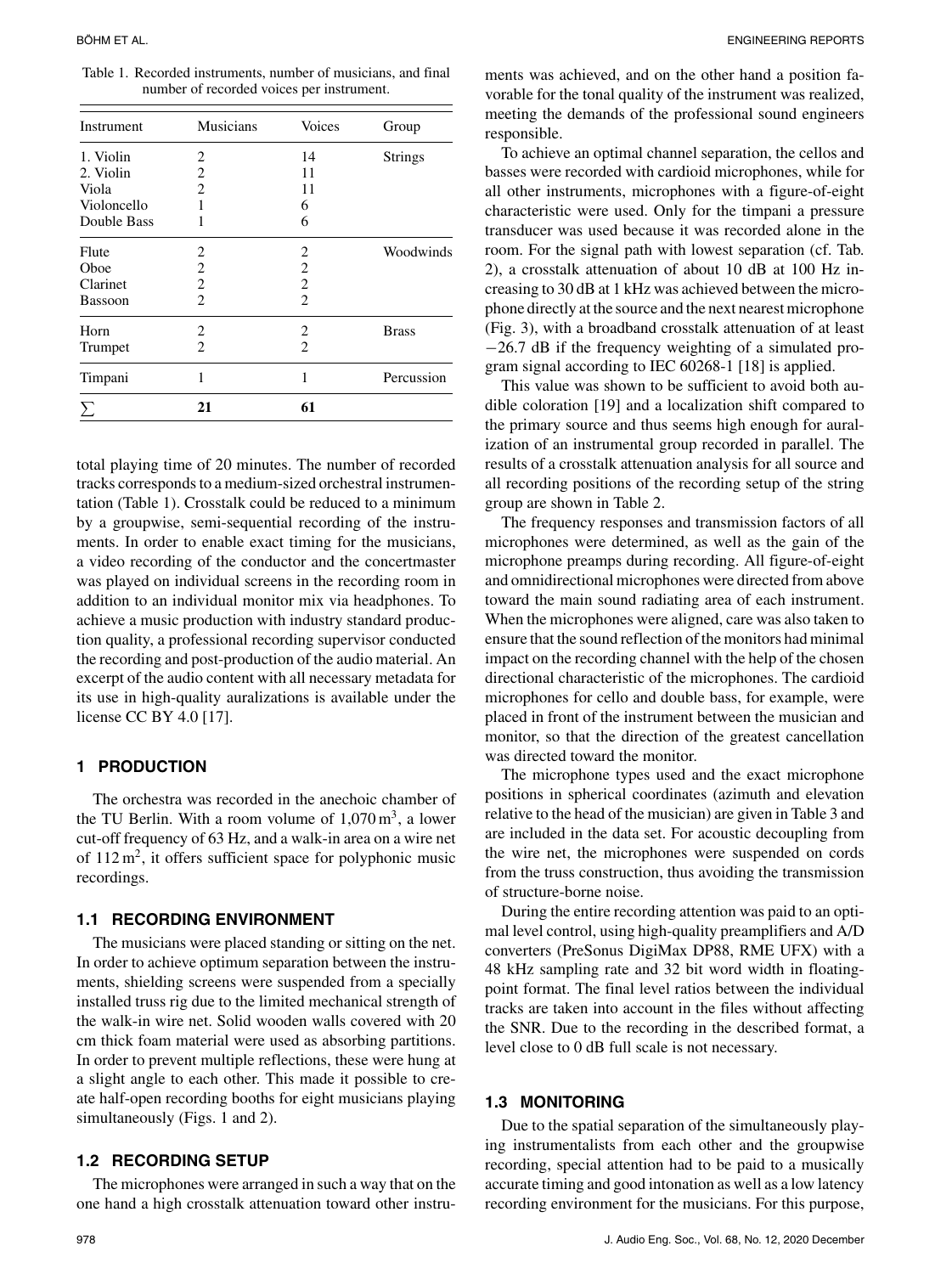

Fig. 1. Recording situation in the anechoic chamber of the TU Berlin with eight musical instruments and a conductor, also showing the monitor mixing desk.

a pilot track of the first string group (2x vn1, 2x vn2, 2x va, 1x vc, 1x db) led live by the conductor was recorded in the first round of recordings. In addition to the audio recording, two video cameras were used to record the conductor and the concertmaster. The pilot track and associated video recordings were played back synchronously for all other groups of the musicians via headphones and displays. This allowed the musicians to follow the conductor as well as the bow of the concertmaster while playing with their group. For the video playback, a split-screen view of both videos was shown on video monitors for each of the up to eight musicians in one group.

The mutual listening in the unfamiliar environment of the anechoic chamber was realized by a stereophonic monitoring for each of the musicians via headphones. For this purpose, the input signals of the microphones were sent via a digital direct out to the monitor mixer immediately after amplification. An individual mix was created for each musician from his or her own direct sound and the other current voices as well as the voices already recorded. In ad-



Fig. 2. Recording setup in the anechoic chamber of the TU Berlin with eight instruments and a monitor mixing desk.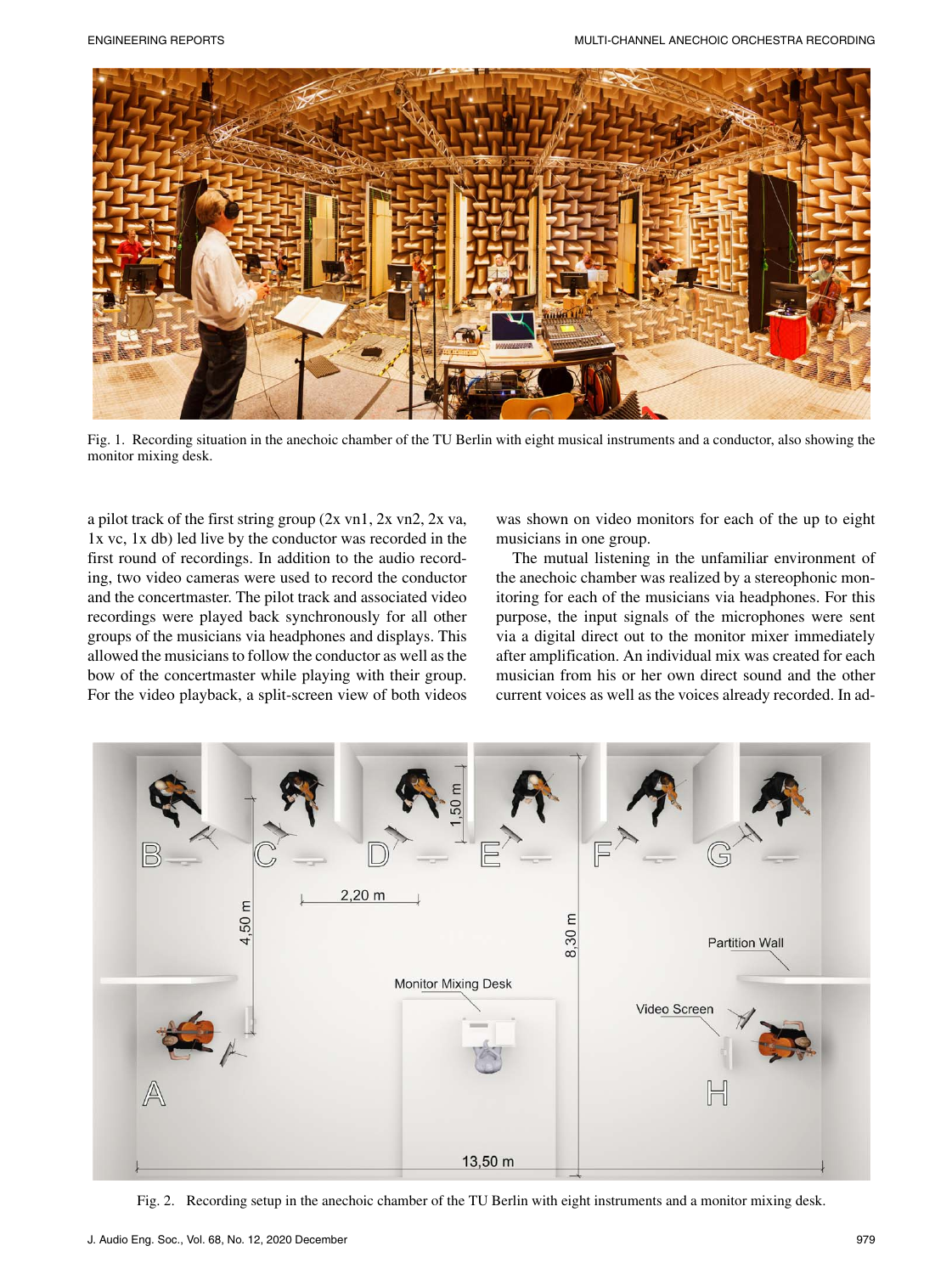Table 2. Frequency weighted crosstalk attenuation in dB assuming a simulated program signal according to IEC 60268-1 [18] for all source and recording positions of the recording setup of the string group. The bold printed value shows the lowest crosstalk attenuation of this analysis; a further frequency-dependent evaluation of this particular source-receiver configuration is shown in Fig. 3. Missing data is marked with an \*.

| Source Position | Recording Position       |                          |                          |              |         |                          |         |                          |
|-----------------|--------------------------|--------------------------|--------------------------|--------------|---------|--------------------------|---------|--------------------------|
|                 | A                        | B                        | C                        | D            | E       | F                        | G       | Н                        |
| A               | $\overline{\phantom{0}}$ | $-39.1$                  | $-37.4$                  | $-35.5$      | $-38.4$ | $-34.7$                  | $-34.9$ | $-38.8$                  |
| B               | $-37.2$                  | $\overline{\phantom{0}}$ | $-27.7$                  | $-34.3$      | $-40.3$ | $-37.5$                  | $-37.2$ | $-40.3$                  |
| C               | $-40.0$                  | $-29.6$                  | $\overline{\phantom{a}}$ | $-28.2$      | $-38.4$ | $-36.6$                  | $-36.5$ | $-39.6$                  |
| D               | $-40.8$                  | $-38.3$                  | $-30.4$                  | $\mathbf{r}$ | $-32.3$ | $-35.1$                  | $-36.7$ | $-40.1$                  |
| E               | $-42.3$                  | $-38.3$                  | $-35.7$                  | $-26.7$      | $\sim$  | $-28.9$                  | $-33.4$ | $-35.2$                  |
| F               | $-45.3$                  | $-41.8$                  | $-40.2$                  | $-36.6$      | $-34.0$ | $\overline{\phantom{a}}$ | $-31.2$ | $-36.5$                  |
| G               | $-47.1$                  | $-42.6$                  | $-41.3$                  | $-38.8$      | $-41.0$ | $\ast$                   |         | $-34.6$                  |
| H               | $-39.2$                  | $-41.2$                  | $-38.1$                  | $-37.3$      | $-40.7$ | $\ast$                   | $-38.0$ | $\overline{\phantom{a}}$ |

dition, a convolution reverb with a simulated binaural room impulse response suitable for orchestral performances was used to create a natural acoustic recording environment for the musicians. Since the monitoring of each performer's own instrument is particularly time-critical, impulse responses without direct sound were used and convolved with the instrument signal on a computer and added to the dry signal, which was then sent directly from the mixing console with negligible latency to the headphone amplifiers used.

groups, i.e., strings, woodwinds, brass, and percussion (see Table 1), were recorded one after the other. In order to create a medium-sized orchestra, the string section was recorded six times in a row. In addition, individual passages could be recorded several times and sequentially for digital editing.

The recording was led by a musical recording supervisor and the conductor. In a first run, passages that were not artistically successful were repeated until a satisfactory version for all participants was reached.

## **1.4 RECORDING WORKFLOW**

Through groupwise, semi-sequential recording of the orchestra, an optimal compromise was aimed at with regard to artistic and technical aspects. Up to eight voices were recorded simultaneously in the room. The four orchestral

# **1.5 POST PROCESSING**

When processing the recorded audio signals, the changes in the microphone gain documented during recording were first compensated. The recorded takes were then edited and merged, thereby correcting slight asynchronies between the individual tracks.

Table 3. Microphones used and their positions relative to the instrument, in the spherical coordinates azimuth φ, elevation θ, and radial distance *r*. A detailed description of the coordinate system used is shown in Fig. 5.

| Instrument | Recording<br>Position | Mic $(Nr.)$ | Mic<br>Directivity | Mic Position     |                 | Mic Gain<br>in dB | Artistic<br>Gain in dB | <b>HP</b> Filter<br>in Hz |     |
|------------|-----------------------|-------------|--------------------|------------------|-----------------|-------------------|------------------------|---------------------------|-----|
|            |                       |             |                    | $\phi$ in deg    | $\theta$ in deg | $r$ in $m$        |                        |                           |     |
| Violin 1.1 | Е                     | KM 120(1)   | Eight              | 12               | 62              | 0.61              | 40                     | $-12$                     | 180 |
| Violin 1.2 | $\mathsf{C}$          | KM 120(2)   | Eight              | 30               | 55              | 0.81              | 40                     | $-6$                      | 180 |
| Violin 2.1 | D                     | KM 120(3)   | Eight              | 68               | 59              | 0.83              | 40                     | $-6$                      | 180 |
| Violin 2.2 | B                     | KM 120(4)   | Eight              | 0                | 69              | 0.65              | 40                     | $-6$                      | 180 |
| Viola 1    | F                     | KM 120(5)   | Eight              | 9                | 66              | 0.89              | 40                     | $-12$                     | 120 |
| Viola 2    | G                     | KM 120 (6)  | Eight              | 39               | 58              | 0.88              | 40                     | $-12$                     | 120 |
| Cello      | H                     | KM 184 (7)  | Cardioid           | $\boldsymbol{0}$ | $-19$           | 0.52              | 30                     | $-6$                      | 60  |
| D. Bass    | A                     | KM 184 (8)  | Cardioid           | 22               | $-14$           | 0.55              | 30                     | $-2$                      | 40  |
| Bassoon 1  | D                     | KM 120(3)   | Eight              | $-28$            | 51              | 0.86              | 40                     | $-12$                     | 50  |
| Bassoon 2  | B                     | KM 120(4)   | Eight              | $\overline{0}$   | 40              | 0.78              | 40                     | $-14$                     | 50  |
| Flute 1    | $\mathcal{C}$         | KM 120(2)   | Eight              | $-35$            | 49              | 0.61              | 40                     | $-17$                     | 240 |
| Flute 2    | A                     | MK 8(9)     | Eight              | $-81$            | 39              | 0.8               | 40                     | $-18$                     | 240 |
| Clarinet 1 | E                     | KM 120(1)   | Eight              | 35               | 23              | 0.79              | 40                     | $-16$                     | 140 |
| Clarinet 2 | G                     | KM 120 (6)  | Eight              | 0                | 39              | 0.88              | 40                     | $-15$                     | 140 |
| Oboe 1     | F                     | KM 120 (6)  | Eight              | 0                | 20              | 0.85              | 40                     | $-15$                     | 220 |
| Oboe 2     | H                     | MK 8 (10)   | Eight              | 6                | 56              | 0.71              | 40                     | $-15$                     | 220 |
| Trumpet 1  | Е                     | KM 120(1)   | Eight              | 31               | 19              | 1.61              | 30                     | $-7$                      | 180 |
| Trumpet 2  | G                     | KM 120 (6)  | Eight              | 38               | 30              | 0.91              | 30                     | $-7$                      | 180 |
| Horn 1     | C                     | KM 120(2)   | Eight              | $-134$           | 36              | 0.65              | 30                     | $-14$                     | 50  |
| Horn 2     | A                     | MK 8(9)     | Eight              | $-118$           | 62              | 0.58              | 30                     | $-17$                     | 50  |
| Timpani    |                       | MK 5 (11)   | Omni               | 0                | 80              | 1.18              | 15                     | $-7$                      | 40  |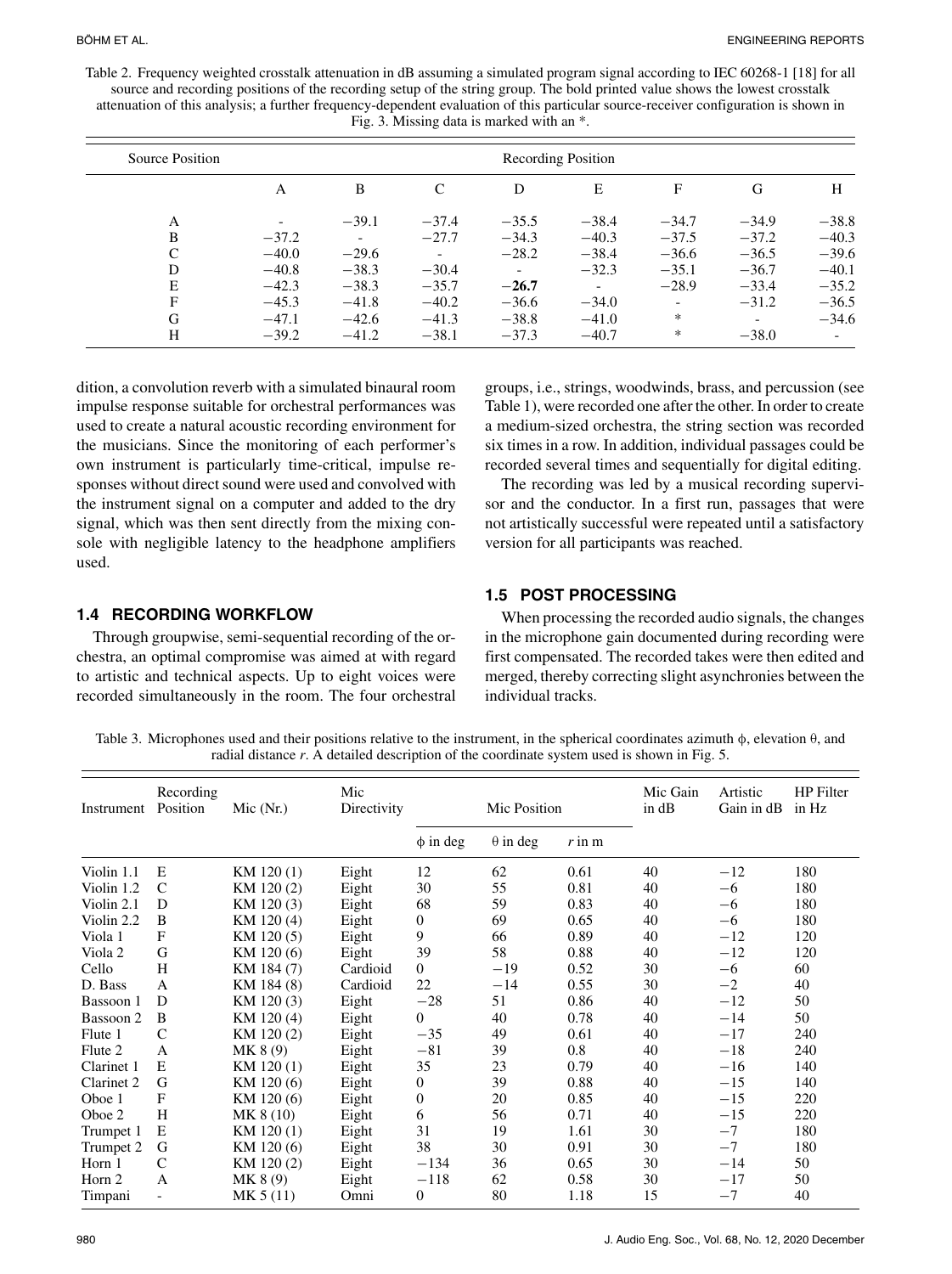

Fig. 3. Crosstalk attenuation between 2 adjacent microphones, illustrated by the frequency response of the Neumann KM 120 (3) microphone used for the recording of Violin 2.1 at recording position D and a Genelec 8020c loudspeaker placed at recording position E, at a distance of 1 m from the microphone that was used for the recording of Violin 1.1 and directed toward the ceiling. The shown frequency-dependent crosstalk was referenced to the corresponding frequency response of the Neumann KM 120 (1) microphone at recording position E. The dashed line shows the frequency weighted crosstalk attenuation assuming a simulated program signal according to IEC 60268-1 [18]. Considering the bandwidth of the sound source used, only the range between 50 Hz and 15 kHz was used for the calculation (black), and the side bands (gray) were discarded.



Fig. 4. Transfer function (gray) and inverse filter (black) for a Neumann KM120 microphone; the dashed line shows the compensation result of the inverse filter on the transfer function.

Filters were generated from the on-axis frequency responses of each individual microphone, which were previously measured in the anechoic chamber at Georg Neumann GmbH in Berlin. Regularized least mean squares (LMS) inversion with a regularization function generated from a high-shelf filter with its characteristic frequency @16 kHz was used to design the inverse filters for the microphone transfer function [20, function: AKregulatedInversion()], which was applied as minimal phase FIR to the final audio tracks to compensate for the influence of the microphones on the frequency response (see example in Fig. 4).

The level differences due to different distances between microphone and instrument were also compensated as well as the measured microphone sensitivities. For this purpose, all tracks were normalized to the sensitivity of the Schoeps MK 5, used for the recording of Timpani, the microphone with the lowest sensitivity of 10.1 mV/Pa @1 kHz, and to a distance of 1 m. To minimize crosstalk and suppress low frequency noise in the recording, the tracks were processed with a Butterworth high pass filter of order 4, adjusting the cutoff frequency for each instrument individually so that the lowest playable tone was not affected and thus the full bandwidth of the instrument was preserved (see Tab. 3: HP Filter).

In order to consider the different levels of the instruments, the preamplifiers were set differently during recording. The corresponding mic gains can be found in Table 3. To achieve a uniform amplification for all instruments, the differences in these gains can be adjusted to each other.

In a final step, an artistic adjustment of the levels was carried out. Even if the microphone distances and sensitivities were compensated in the final audio tracks, a final adjustment can be useful because the dynamic adjustment of the performers within an instrument group in a familiar acoustic environment is not possible in the same way with headphones in an anechoic room, leading to a dynamically slightly inhomogeneous balance between the individual voices. This final adjustment of the levels was carried out by a professional sound engineer. The level changes are documented (Tab. 3) and can be reversed if necessary.

Since all tracks were normalized to a microphone distance of 1 m and to a microphone sensitivity of 10.1 mV/Pa, the sound pressure level of Flute 1 at 1 m, for example, can be calculated as follows: a sound pressure level of 94 dB-SPL corresponds to a microphone output level of −37.8 dBu (10.1 mV/pa). The KM 120 Neumann microphone has been amplified by 40 dB to 2.2 dBu (refer to Tab. 3: Mic gain), which results in a level of the AD converters of −9.8 dBFs (the Digimax DP88 analog-to-digital converter has a sensitivity of  $+12$  dBu @ 0 dBFs). Finally, the signal was reduced by  $-17$  dB by a sound engineer's processing (see Tab. 3: Artistic gain), and thus a level of −26.8 dBFs in the audio signal corresponds to a sound pressure level of 94 dBSPL at 1 m distance from the recorded sound source in the direction of the microphone.

#### **2 RESULTS AND DISCUSSION**

The result of the production described above is the first, second, and fourth movement of the 8th Symphony op. 93 by Ludwig van Beethoven, with a duration of 8:11, 4:08, and 7:24 minutes. The dataset contains 61 single tracks for each instrumental voice as well as a stereo mix with artificial reverberation to get a first impression of the artistic quality and the potential of the recordings. Excerpts of ca. 1:00 minute length are published under open access with a license of CC BY 4.0. For further use of the complete recording, please contact the authors of the article.

The microphone frequency compensation filters used are contained in the form of impulse responses in WAV format. These were derived from the measured on-axis frequency response for each individual microphone. We analyzed the error resulting from the fact that the sound source was either not exactly in the  $0°$  direction of the microphone or that the musical instrument is an extended sound source, which is true, for example, for string instruments, where the entire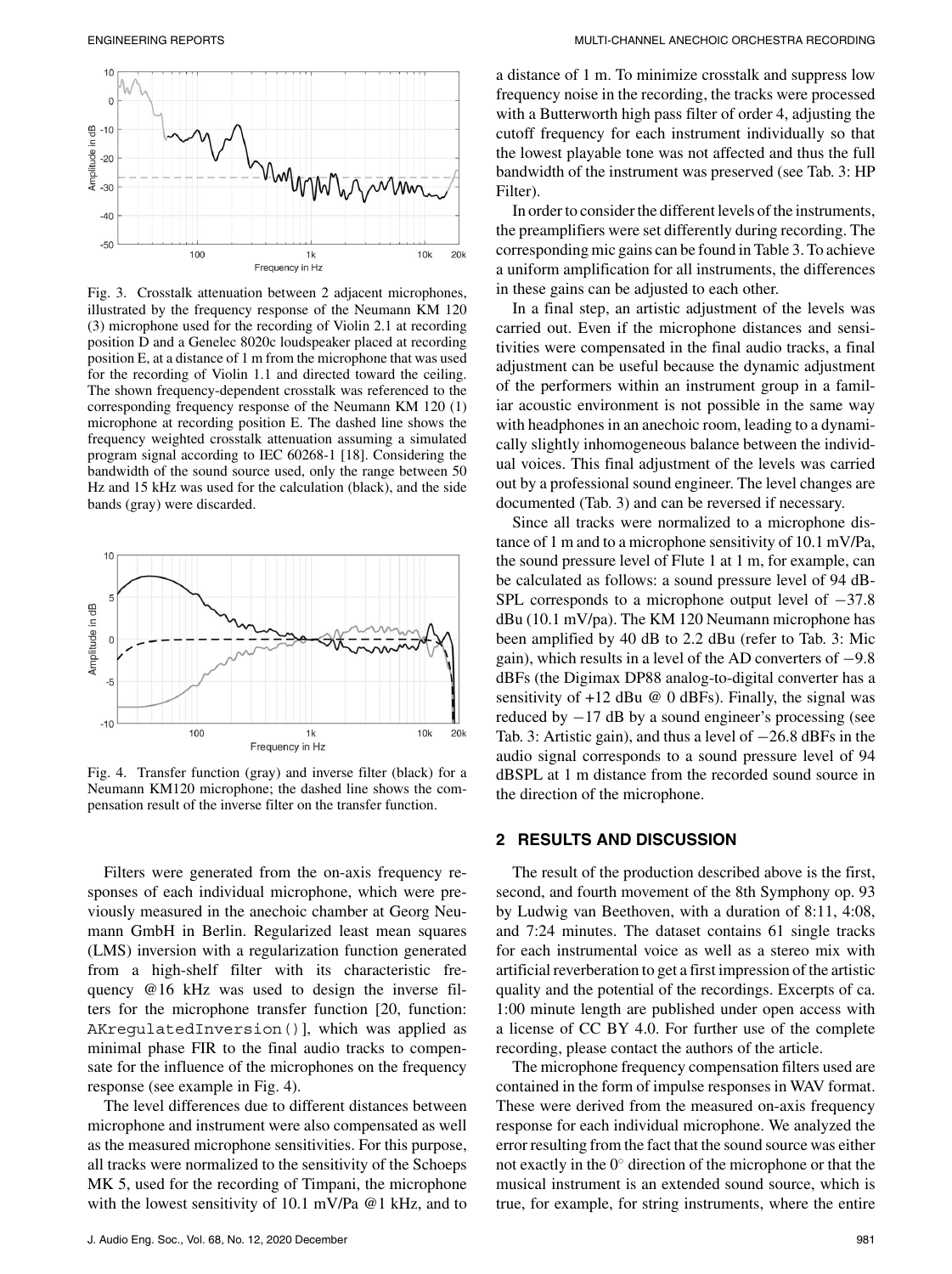

Fig. 5. Coordinate system for the documentation of the microphone positions.

soundboard is radiating sound. If we assume that the major sound radiating parts of the musical instruments involved are within a dimension of 30 cm, this leads to angles of  $\pm$ 8.5◦ from the center of the source for a recording distance of 1 m. Considering the difference of the frequency responses for 0◦ and 10◦, for example, for the KM184 microphone used, leads to differences  $< 0.2$  dB for all 1/3-octave bands up to 12.5 kHz. The error introduced for sound sources of this size thus appears to be negligible, also for the other small diaphragm microphones used, whose increase in directivity begins only at very high frequencies.

The exact microphone positions are given in spherical coordinates, i.e., in azimuth ( $\phi = 0^{\circ}$  pointing in positive x-direction,  $\phi = 90^\circ$  pointing in positive y-direction), elevation ( $\theta = 0^\circ$  pointing in positive x-direction,  $\theta = 90^\circ$ pointing in positive z-direction), and distance (in meter) for each instrument (cf. Tab. 3). The origin of the coordinate system corresponds to the head position of the musicians. Thus, the origin is 1.2 m above the ground, the average ear position for seated people on a 0.45 m high chair [21]. The musicians' viewing direction is along the x-axis (see Fig. 5).

The microphone positions were chosen to obtain audio recordings preserving the tone color of the musical instrument as experienced in a natural environment while at the same time providing sufficient crosstalk attenuation for other instruments. These positions were thus sometimes slightly different from the positions traditionally used in recordings of classical music. For use in auralizations, however, neither traditional nor modified positions should be used without compensation.

This compensation can be achieved by using the microphone positions to normalize the instrument directivities, such as those measured at TU Berlin with a spherical array of 32 microphones [22, 23], to the direction of the microphone during recording or by equalizing the audio content with the inverse frequency response of the source directivity at this point. Both approaches make sure that the sound pressure *at the microphone position* will be unaffected by the source directivity in the simulation, while all other directions of sound radiation have correct frequency weighting.

By doing so, deviations resulting from unusual microphone positions relative to the sound at more traditional recording positions will also be compensated accordingly. Only very unfavorable positions, e.g., with a strong damping of high frequencies, can lead to problems with the signal-to-noise ratio after compensation. This was, however, not the case in the current recording.

As an additional measure, an "artistic gain" was introduced to the individual tracks by a professional sound engineer who created a balanced stereo mix with artificial reverb according to artistical criteria. This gain compensates for the individual dynamic performance of the musicians as well as for the different sound powers of the instruments [24], which are in a concert performance affected by a specific, distance-related attenuation and lets, for example, the woodwinds appear softer than the strings in front. For applications creating a mix of the anechoic material itself with or without artificial reverb, we recommend adopting these gains. If, however, a room acoustic auralization is conducted, with impulse responses that already contain a distance-related attenuation, the general gain reduction indicated, e.g., for the woodwinds, should not be applied. In this case, only the gain alignment within an instrument group can be used. If the impulse responses do *not* contain distance-related attenuations (because certain room acoustical simulation softwares, for example, always provide *normalized* impulse responses), we recommend either adopting the artistic gains or defining a reference listening position and calculating the distance-related attenuations at this position by hand.

It should be noted that the additional artistic adjustment of the levels also influences the corresponding crosstalk attenuation, reducing the attenuation for some signal paths and increasing it for others (cf. Tab. 2). For the group of strings and brass the range of artistic attenuation is 10 dB and for the group of woodwinds only 6 dB. Thus the crosstalk attenuation never falls below a value of −20.7 dB, which is still in the acceptable range to avoid both audible coloration [19] and a localization shift compared to the primary source.

The published anechoic audio production should make it possible to estimate the acoustic effect of musical performance spaces for orchestral works through the auralization of a high-quality performance of a piece frequently played in the symphonic concert repertoire already in the planning phase.

Considering the results of the recording, the production method turned out to be a good compromise. On the one hand, it provides the technical characteristics required for room acoustic auralizations, while at the same time giving the artists a minimum of acoustic feedback and allowing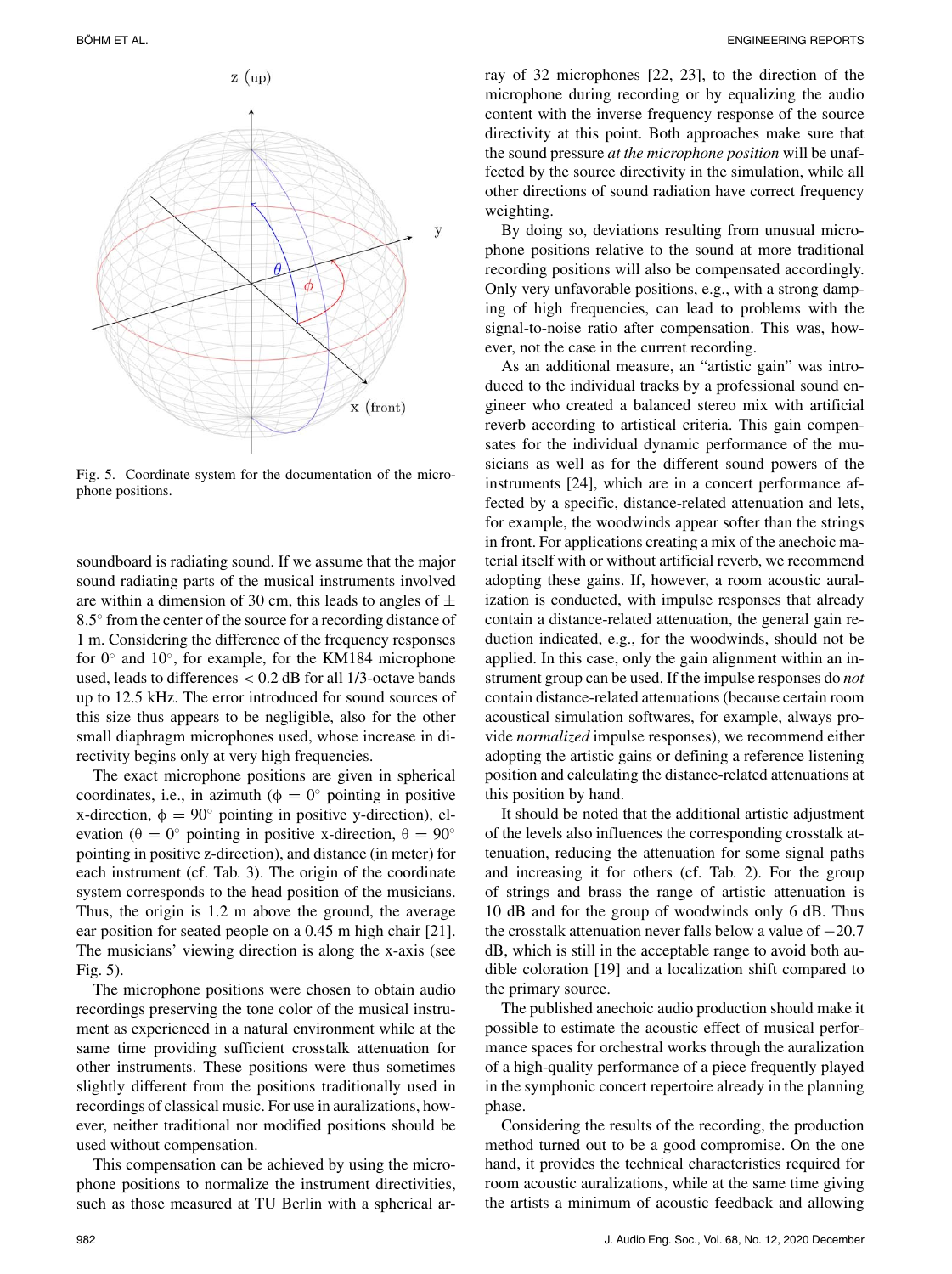The documentation of the recording follows the DEGA memorandum for the execution and documentation of audio productions for scientific applications in acoustics [25].

# **3 ACKNOWLEDGMENT**

We thank the musicians of the Orchestra Wiener Akademie: Ilia Korol, Irma Niskanen, David Drabek, Anna-Maria Smerd (violins), Pablo de Pedro Cano and Wolfram Fortin (violas), Philipp Comploi (violoncello), Walter Bachkönig (double bass), Verena Fischer and Charles Brink (flutes), Sebastian Frese and Shai Kribus (oboes), Peter Rabl and Christian Köll (clarinets), Takako Kunugi and Laszlo Feriencsik (bassoons), Hermann Ebner and Ferenc Varga (French horns), Stefan Ennemoser and Sigfried Koch (trumpets), and Paul Bramböck (timpani). Special thanks for his open-mindedness for this acoustic experiment go to the conductor Martin Haselböck. Moreover we thank Ruben Ferdinand (recording supervisor), Balthasar Effmert (digital editing), Clémence Fabre, Philipp Reif, Hannes Helmolz and Dmitry Grigoriev (assistant engineers), and Georg Neumann GmbH and Sennheiser GmbH & Co. KG (Martin Schneider) for providing recording equipment.

# **4 REFERENCES**

[1] H. Kuttruff, "Digital Simulation of Concert Hall Acoustics and Its Applications," *Acoust. Bull.*, vol. 16, no. 5, pp. 5–8 (1991).

[2] T. Lokki, "Subjective Comparison of Four Concert Halls Based on Binaural Impulse Responses," *Acoust. Sci. & Tech.*, vol. 26, no. 2, pp. 200–203 (2005).

[3] S. Weinzierl, S. Lepa, and D. Ackermann, "A Measuring Instrument for the Auditory Perception of Rooms: The Room Acoustical Quality Inventory (RAQI)," *J. Acoust. Soc. Am.*, vol. 144, no. 3, pp. 1245–1257 (2018 Sept.), [https://doi.org/10.1121/1.5051453.](https://doi.org/10.1121/1.5051453)

[4] Z. Schärer Kalkandjiev and S. Weinzierl, "The Influence of Room Acoustics on Solo Music Performance: An Experimental Study," *Psychomusicol. Music Mind Brain*, vol. 25, no. 3, pp. 195–207 (2015), [https://](https://doi.org/10.1037/pmu0000065) [doi.org/10.1037/pmu0000065.](https://doi.org/10.1037/pmu0000065)

[5] C. Schissler, A. Nicholls, and R. Mehra, "Efficient HRTF-Based Spatial Audio for Area and Volumetric Sources," *IEEE Trans. Visual. Comput. Graph.*, vol. 22, no. 4, pp. 1356–1366 (2016 Apr.), [https://doi.org/10.1109/](https://doi.org/10.1109/TVCG.2016.2518134) [TVCG.2016.2518134.](https://doi.org/10.1109/TVCG.2016.2518134)

[6] M. Vorländer, Auralization: Fundamentals of Acous*tics, Modelling, Simulation, Algorithms and Acoustic Virtual Reality*, 1st ed. (Springer, Berlin, Heidelberg, Germany, 2008), [https://doi.org/10.1007/978-3-540-48830-9.](https://doi.org/10.1007/978-3-540-48830-9)

[7] J. H. Rindel, "Room Acoustic Modelling Techniques: A Comparison of a Scale Model and a Computer Model for a New Opera Theatre," *Build. Acoust.*, vol. 18, no. 3–4, pp. 259–280 (2011 Dec.), [https://](https://doi.org/10.1260/1351-010X.18.3-4.259) [doi.org/10.1260/1351-010X.18.3-4.259.](https://doi.org/10.1260/1351-010X.18.3-4.259)

[8] S. Weinzierl, P. Sanvito, F. Schultz, and C. Büttner, "The Acoustics of Renaissance Theatres in Italy," *Acta Acust. united Acust.*, vol. 101, no. 3, pp. 632–641 (2015 May/Jun.).

[9] V. Lombardo, A. Valle, J. Fitch, K. Tazelaar, S. Weinzierl, and W. Borczyk, "A Virtual-Reality Reconstruction of *Poeme ` Electronique ´* Based on Philological Research," *Comput. Music J.*, vol. 33, no. 2, pp. 24–47 (2009 Jun.).

[10] F. Brinkmann, L. Aspöck, D. Ackermann, S. Lepa, M. Vorländer, and S. Weinzierl, "A Round Robin on Room Acoustical Simulation and Auralization," *J. Acoust. Soc. Am.*, vol. 145, no. 4, pp. 2746–2760 (2019 Apr.), [https://doi.org/10.1121/1.5096178.](https://doi.org/10.1121/1.5096178)

[11] A. N. Burd, "Nachhallfreie Musik für Akustische Modelluntersuchungen," *Rundfunktechnische Mitteilungen*, vol. 13, pp. 200–201 (1969).

[12] I. B. Witew, J. Paprotny, and G. K. Behler, "Auralization of Orchestras in Concert Halls Using Numerous Uncorrelated Sources," *Proc.Inst. Acoust.*, vol. 28, pt. 2, pp. 293–296 (2006).

[13] J. Pätynen, V. Pulkki, and T. Lokki, "Anechoic Recording System for Symphony Orchestra," *Acta Acust. United Acust.*, vol. 94, no. 6, pp. 856–865 (2008 Nov./Dec.), [https://doi.org/10.3813/AAA.918104.](https://doi.org/10.3813/AAA.918104)

[14] M. C. Vigeant, L. M. Wang, J. H. Rindel, C. L. Christensen, and A. C. Gade, "Multi-Channel Orchestral Anechoic Recordings for Auralizations," *Architect. Eng. Faculty Pub.*, vol. 4 (2010).

[15] D. D'Orazio, "Anechoic Recordings of Italian Opera Played by Orchestra, Choir, and Soloists," *J. Acoust. Soc. Am.*, vol. 147, no. 2, pp. EL157–EL163 (2020).

[16] C. Brown, "Re-Sound Beethoven," *Nineteenth-Cent. Music Rev.*, vol. 14, no. 1, pp. 133–137 (2017 Apr.).

[17] C. Böhm, D. Ackermann, and S. Weinzierl, "A Multi-Channel Anechoic Orchestra Recording of Beethoven's Symphony No. 8 op. 93" (2018), [https://](https://doi.org/10.14279/depositonce-6729) [doi.org/10.14279/depositonce-6729.](https://doi.org/10.14279/depositonce-6729)

[18] "DIN IEC 60268-1: Sound System Equipment; General," German Institute for Standardisation (1988).

[19] S. Brunner, H. -J. Maempel, and S. Weinzierl, "On the Audibility of Comb Filter Distortions," presented at the *122nd Convention of the Audio Engineering Society* (2007 May), convention paper 7047.

[20] F. Brinkmann and S. Weinzierl, "AKtools—An Open Software Toolbox for Signal Acquisition, Processing, and Inspection in Acoustics," presented at the *142nd Convention of the Audio Engineering Society* (2017 May), convention paper 309.

[21] "DIN 33402-2: Ergonomics - Human Body Dimensions - Part 2: Values," German national standard (2005).

[22] N. R. Shabtai, G. Behler, M. Vorländer, and S. Weinzierl "Generation and Analysis of an Acoustic Radiation Pattern Database for Forty-One Musical Instruments," *J. Acoust. Soc. Am.*, vol. 141, no. 2, pp. 1246–1256 (2017 Feb.), [https://doi.org/10.1121/1.4976071.](https://doi.org/10.1121/1.4976071)